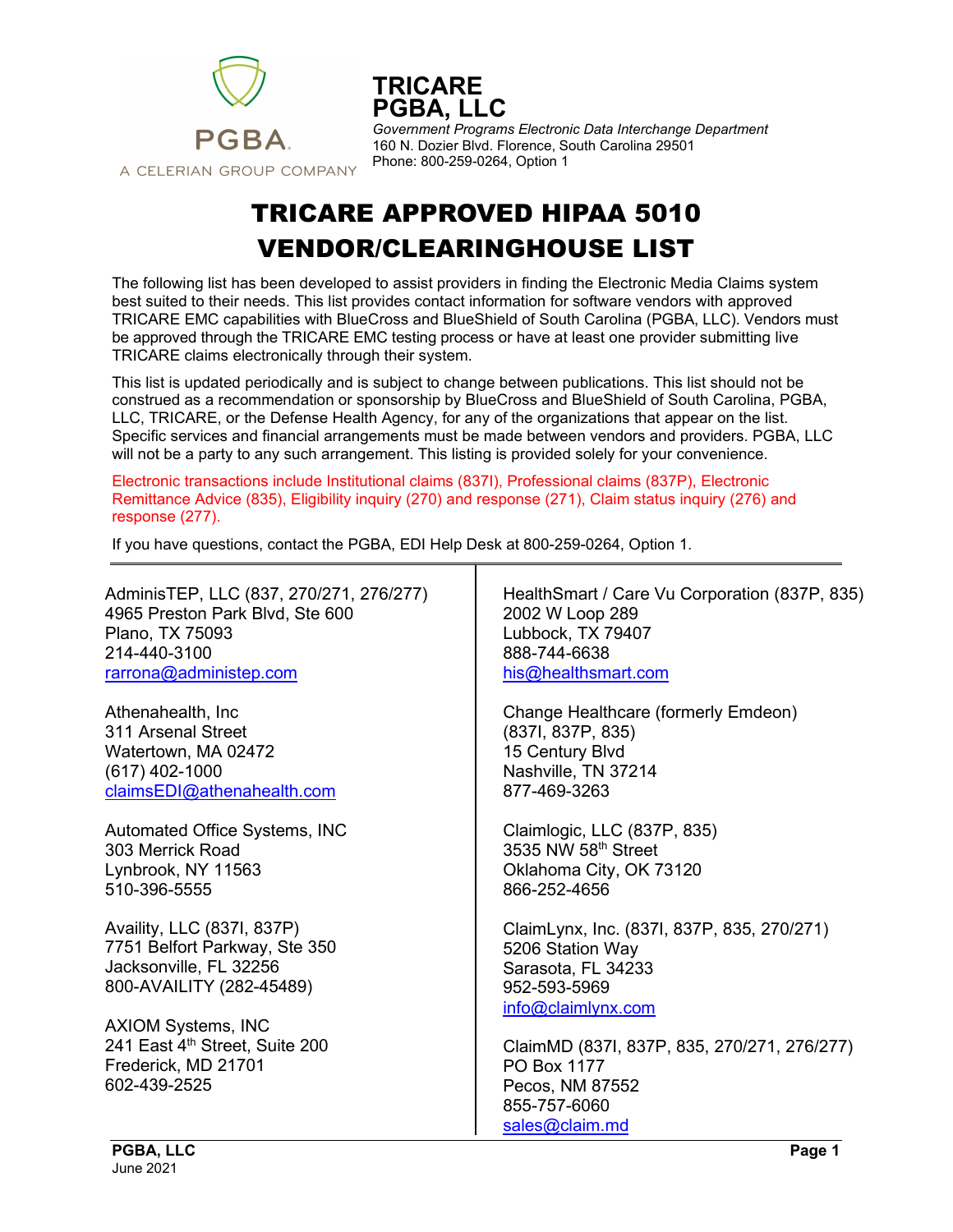CLAIMREMEDI / INTELLECLAIM (837I, 837P, 835) 422 Larkfield Center #282 Santa Rosa CA 95403 800-763-8484

Cortex EDI, Inc (837P) 1522 N Raymond Ave Fullerton, CA 92831 800-485-5677 [info@CortexEdi.com](mailto:info@CortexEdi.com)

CPSI (837I, 837P, 835) 6600 Wall Street Mobile, AL 36695 800-711-CPSI (2774)

Crowell Systems (837P) 4232 South Stream Blvd, Ste 100 Charlotte, NC 28217 704-665-2000

EHealthClaim.net (837I, 837P, 835) 8440 Woodfield Crossing Blvd, Ste 320 Indianapolis, IN 46240 877-881-7484

Electronic Data Systems - EDS (837I, 837P) 402 Otterson Drive Chico, CA 95928 877-772-4450

Electronic Network Systems\ OptumInsight (837I, 837P, 835) 1755 Telstar Drive, Ste. 400 Colorado Springs, CO 80920 800-255-1128 [service@optum.com](mailto:service@optum.com)

eMedix (formally Healthport) (207/271, 837I, 837P, 835) 1401 Main Street Suite 400 Columbia, SC 29201 800-382-7243

eMed Solutions (270/271, 837P, 835) 5025 Austell Road Austell, GA 30106 770-653-6766 [contactus@emedsolutions.biz](mailto:contactus@emedsolutions.biz)

Emergency Physicians Billing Service / Intermedix (837P) 3303 S Meridian Ave Oklahoma City, OK 73119 800-962-3303

ET&T (837P) 712 E Southern Ave Mesa, AZ 85208 877-463-8705

eProvider Solutions (837I. 837P, 835) 5024 Burr Oak Place #211 Sioux Falls, SD 57108 605-323-0800 [implementation@eprovidersolutions.com](mailto:implementation@eprovidersolutions.com)

G4 Health Systems 7380 South Olympia, # 359 Tulsa, OK 74132 888-486-7455

Gateway EDI (270/271, 837I, 837P, 835) 501 North Broadway, Third Floor St. Louis, MO 63102 800-969-3666

Genesis Health Systems (837I, 837P) 1227 E. Rusholme Street Davenport, IA 52803 563-421-1000

Greenway Clearinghouse (837I, 837P, 835) 300 Galleria Parkway, Ste 1700 Atlanta, GA 30339 877-932-6301 Greenway connection svcs@greenwayhealth.com

HCRNET, Inc/Health Care Resources ( 837P) 2310 Paseo Del Prado, Ste 208 Las Vegas, NV 89019 800-687-1795

Heath Care Billing Consultants (837P, 276/277) 1805 N Canary Drive Edmond, OK 73034 405-248-2076 [hcbcok@aol.com](mailto:hcbcok@aol.com)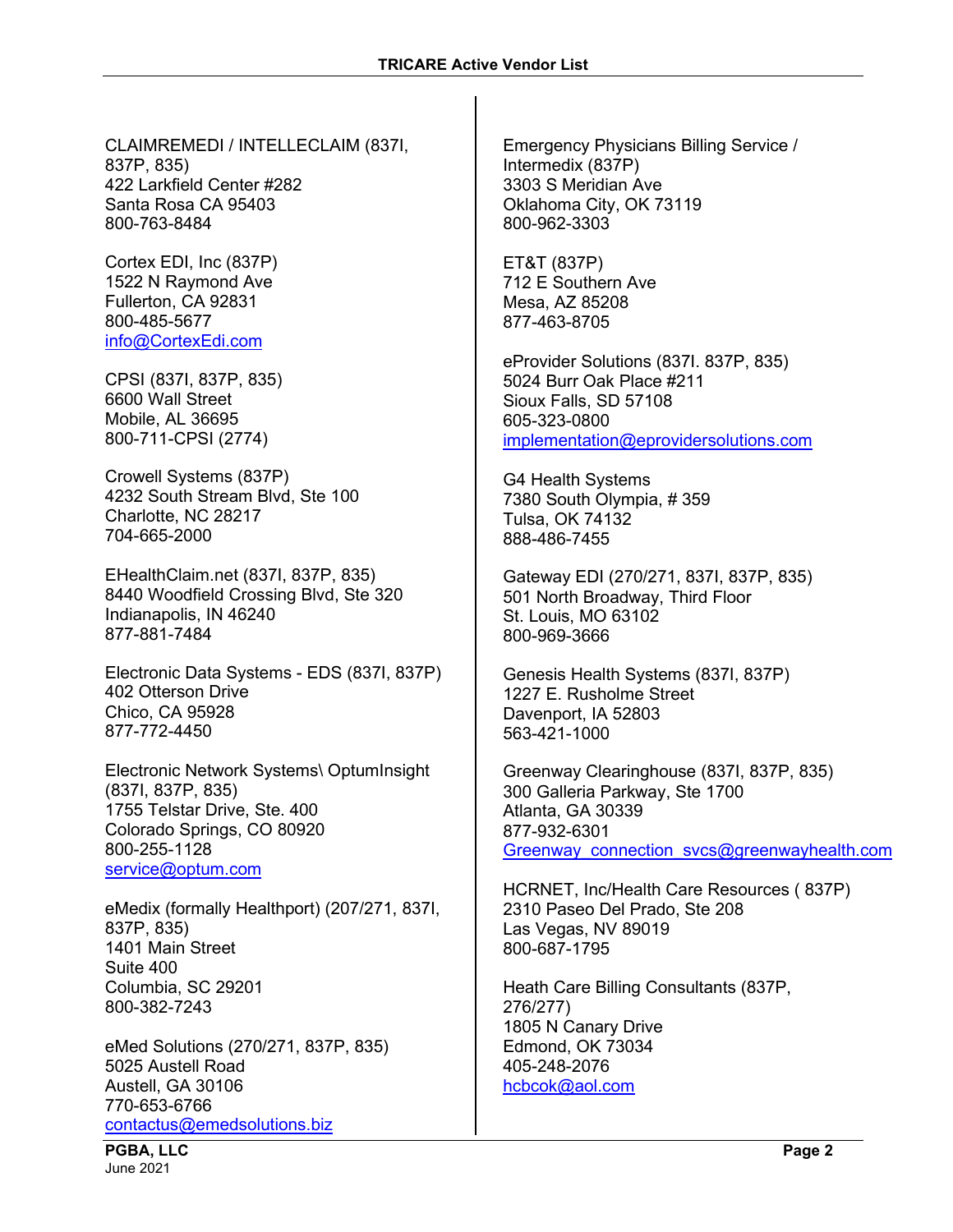Healthcare Administration Technologies (837I, 837P, 835) 5200 S Yale Ave Tulsa, OK 74135 918-488-0508

Health Logic System Corp (837I, 837P, 835) 2059 Northlake Parkway South Tucker, GA 30084 888-877-0658

HDM Corporation (837I, 837P, 835, 276/277) 4235 N 90<sup>th</sup> Street Omaha, NE 68134 866-500-0404 [gfsupport@hdmcorp.com](mailto:gfsupport@hdmcorp.com)

IDX Systems Corporation (837I, 837P, 835) 40 IDX Drive South Burlington, VT 05403 802-859-6983

Infinedi, LLC 1437 S Boulder Ave Ste 1030 Tulsa, OK 74119 800-688-8087

Insurance Data Service (837P) 1161 58th Street Wyoming, MI 49509 616-532-8000

JDA eHealth Systems, Inc. 1415 W. Diehl Road, Suite 200-N Naperville, IL 60563 [supportdesk@jdaehealth.com](mailto:supportdesk@jdaehealth.com)

Macro Doctor (837I, 837P) 302 Turner Rd, Ste G Richmond, VA 23225 804-726-6500

Martin Gottlieb & Associates (837P, 835) 4131 Sunbeam Road Jacksonville, FL 32257 904-596-2727

MedAssets/XactiMed (837I, 837P, 835) 5543 Legacy Drive Plano, TX 75024 800-390-7459 [www.medassets.com](http://www.medassets.com/)

Medical Billing of Louisville (837P) 2629 Titleist Road Louisville, KY 40242 502-425-1156

Medical Business Associates (837P, 835) PO Box 1479 Etowah, NC 28729 828-891-5524

Medical Claim Corp (837P, 835) 22 Pine Street, Ste 304 Bristol, CT 06010 860-582-1124

Medical Data Exchange (873I) One World Trade Center, Ste 2052 Long Beach, CA 90831 562-256-3811 [rcampbell@mdxnet.com](mailto:rcampbell@mdxnet.com)

Medical Information Technology, Inc. (837I, 837P, 835) MEDITECH Circle Westwood, MA 02090 781-821-3000

Medical Transcription Billing Corp (MTBC) 7 Clyde Road, Suite 201 Somerset, NJ 08873 732-873-5133 [enrollement@mtbc.com](mailto:enrollement@mtbc.com)

Medi.com (837I, 837P) 10381 Old Placerville Road Sacramento, CA 91360 800-616-1626 [cmenrollments@emdeon.com](mailto:cmenrollments@emdeon.com)

Medifax – EDI 1283 Murfreesboro Road Nashville, TN 37217 800-444-4336

MedInformatix, Inc (837P) 5777W Century Blvd, Ste 1700 Los Angeles, CA 90045 310-348-7367

**PGBA, LLC Page 3** June 2021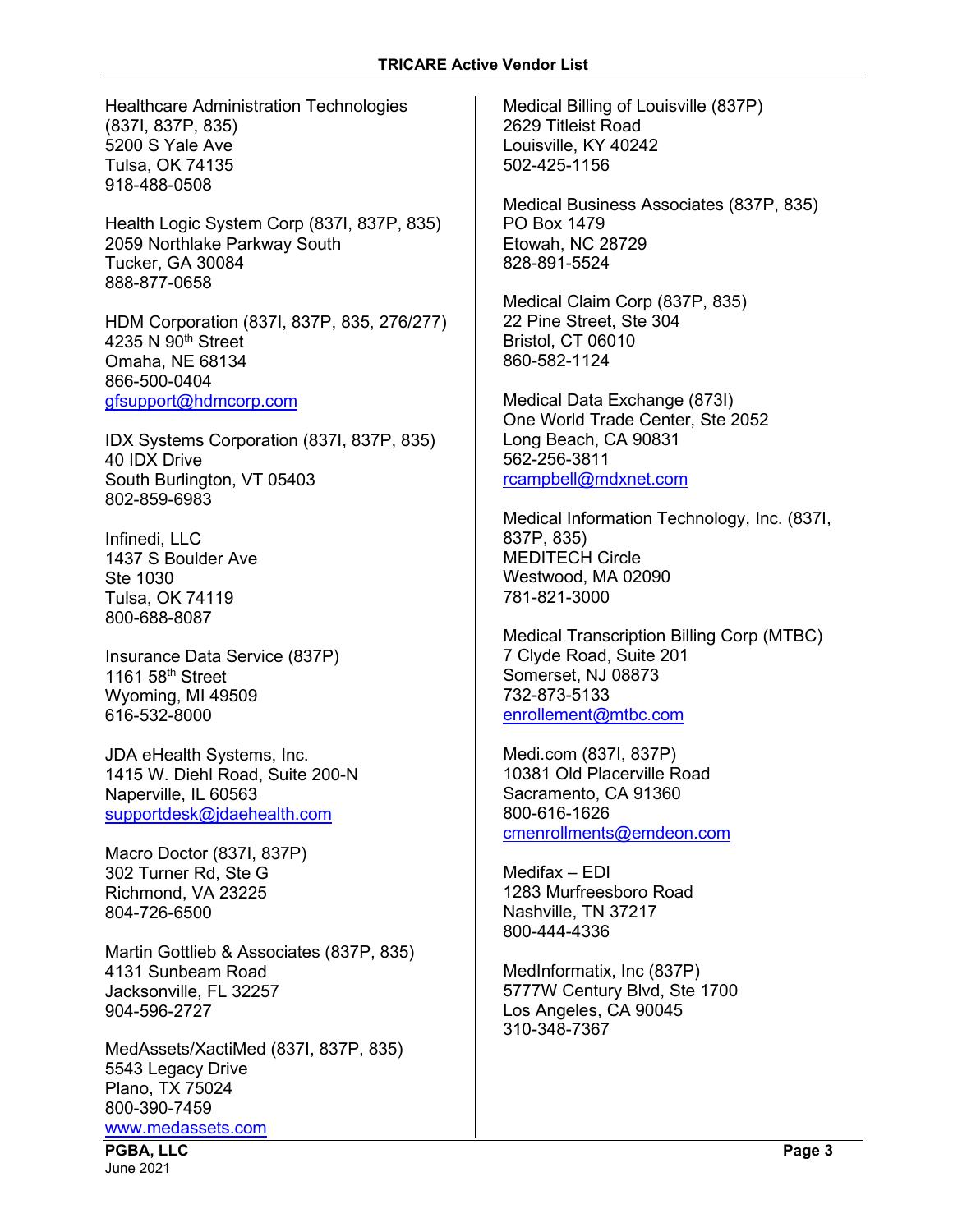Medavant (837I, 837P) 1854 Shackleford Court Norcross, GA 30093 800-792-5256

M Transaction Services (835) 6500 Riverplace Blvd, Bldg 2, Ste E 400 Austin, TX 78730 800-800-6472

Navicure (835) 3237 Satellite Blvd Bldg. 300, Ste 310 Duluth, GA 30096 770-342-0800 [npo@navicure.com](mailto:npo@navicure.com)

NDC Health/National Data Corp (837I, 837P, 835) 1 Warren Place, Tulsa, OK 74136 800-852-0707

Netwerkes.com (837I, 837P) 10701 W Research Drive Wauwatosa, WI 53226 414-837-2500

Nuesoft Technologies (837P, 835) 1685 Terrell Mill Rd Marietta, GA 30067 678-303-1140

Office Ally (837P, 835) 16703 SE McGillvray Blvd Ste 200 Vancouver, WA 98683 866-575-4120 ext. 4120

Passport Health Communications Inc (270/271, 267/277) 720 Cool Springs Blvd Franklin, TN 37067 615-661-5657

PathGroup/Associated Pathologists (837P, 835) 5301 Virginia Way, Suite 300 Brentwood, TN 37027 615-221-4457

Payerpath, Inc (837I, 837P, 835) 9030 Stoney Point Parkway Richmond, VA 23235 804-560-2400

Per Se Technologies/Indianapolis (837I, 837P) 5455 W 86th St, Ste 204 Indianapolis, IN 46268 317-471-0401

Per Se Technologies/Maine (837I, 837P, 835) 19 Mollison Way Lewiston, ME 04240 207-753-2251

Per Se Technologies/Illinois (837I, 837P) 725A Tollgate Rd Elgin, IL 60123 847-608-7000

Physician Professional Services (837P) 10 Cabot Road, Ste 306 Medford, MA 2155 781-393-1621

Physicians Technologies, Inc (837P, 835) 4412 Columbia Road, Ste 106 Martinez, GA 30907 866-232-0847

Pollux Systems, Inc (837P, 835) 4799 Rosebud Lane Newburgh, IN 47630 800-467-2392

PPM Information Solutions (837P) 9000 W 67<sup>th</sup> St, Ste 201 Shawnee Mission, KS 66202 913-262-2585

Practice Insight, LLC (837I, 837P, 835) 2 E Greenway Plaza, Ste 1030 Houston, TX 77046 713-333-6000

Psyquel Solutions 1370 Pantheon Way, Ste 110 San Antonio, TX 78232 210-694-1399